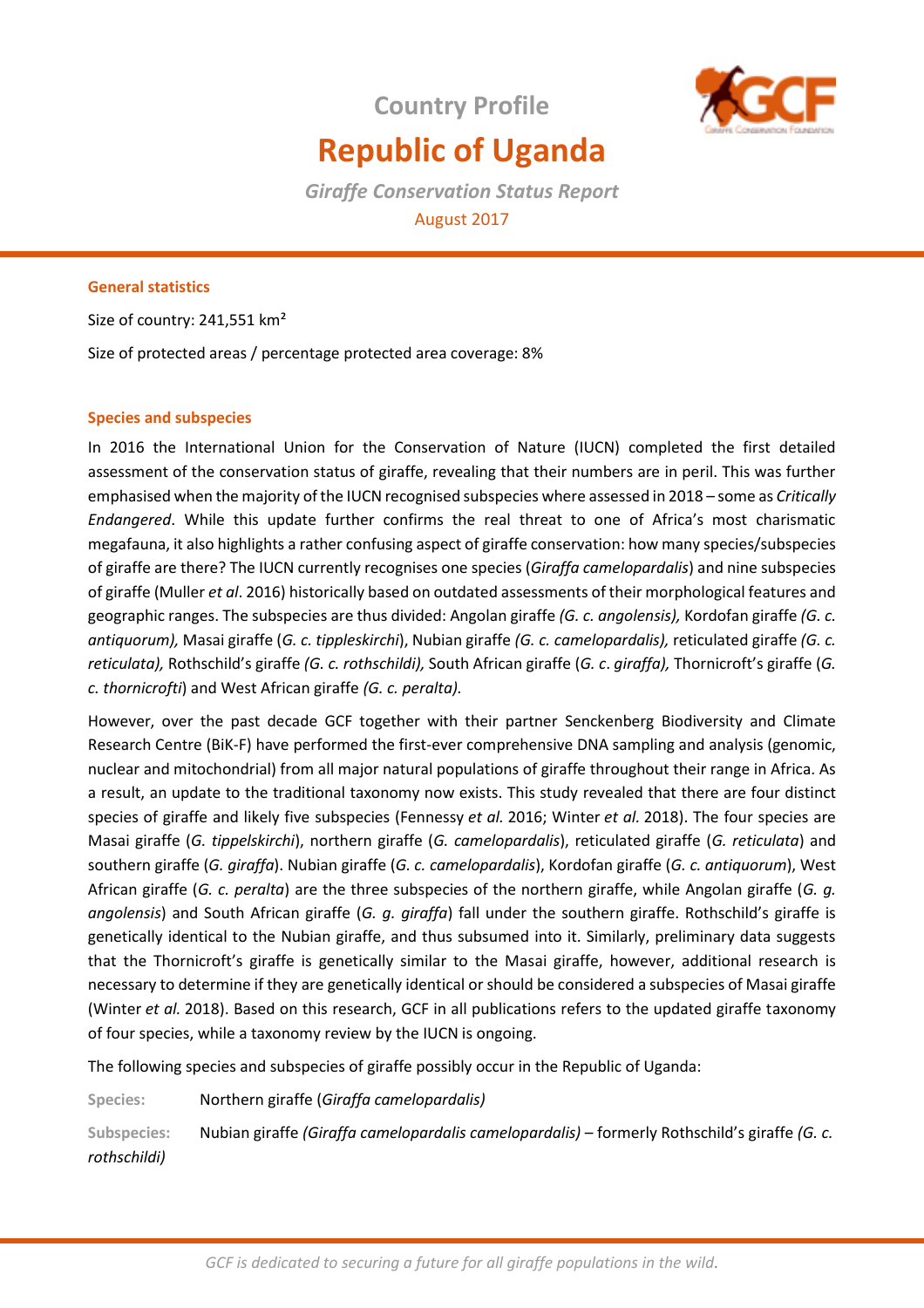### **Conservation Status**

### **IUCN Red List (IUCN 2012):**

# *Giraffa camelopardalis* (as a species) – Vulnerable

# *Giraffa camelopardalis rothschildi* – Endangered (2010) *Re-assessment submitted 2016*

Note: Recent research proposes four species of giraffe, and the Rothschild's giraffe be subsumed into the Nubian giraffe (*G. c. camelopardalis*), subspecies of the Northern Giraffe (*G. camelopardalis*) as they are genetically identical (Fennessy, J. *et al.* 2016). GCF recognises the Rothschild's giraffe as Nubian giraffe, and ongoing efforts are underway to confirm these findings.

#### **In the Republic of Uganda:**

In the Republic of Uganda (referred to as Uganda in this report), giraffe are protected under the Game (Preservation and Control) Act of 1959 (Chapter 198). Giraffe are listed under Part A of the First Schedule of the Act as animals that may not be hunted or captured in Uganda.

## **Issues/threats**

Uganda is home to the Nubian giraffe (*G. c. camelopardalis*) – formerly known as Rothschild's giraffe, one of the most imperilled giraffe (sub)species remaining in the wild. Illegal hunting, agricultural expansion, human encroachment, and habitat degradation, fragmentation and destruction have led to the extirpation of giraffe from almost all of its former range (GCF 2013; USAID 2011; Fennessy & Brenneman 2010; Sidney 1965). Only a number of small and isolated populations of Nubian giraffe remain in Ethiopia, Kenya, South Sudan and Uganda, all of which are now confined to national parks and other protected areas (Fennessy. S. *et al.* In Prep; GCF 2013; Fennessy & Brenneman 2010).

In the 1960s, wildlife numbers and diversity in Uganda was high, roaming freely both inside and outside of protected areas in the country (Rwetsiba & Nuwamanya 2010; Olupot *et al.* 2009; Rwetsiba & Wanyama 2005). The breakdown of rule and law in the country during the 1970s and early 1980s resulted in large-scale illegal hunting for bush meat by starving local people and soldiers, resulting in significant declines of many wildlife populations including giraffe (Rwetsiba *et al.* 2012; Smith 2012; Rwetsiba & Nuwamanya 2010; Smart et al. 1985; Eltringham & Malpas 1980).

Northern Uganda has experienced ongoing conflict between Uganda Government forces, the Uganda Peoples Defence Forces (UPDF) and the Lord's Resistance Army (LRA) since 1986 (Nampindo *et al.* 2005). Nevertheless, protected area management has improved since the late 1980s, and numbers of most wildlife species in Kidepo Valley and Murchison Falls National Parks have since increased steadily (Smith 2012; Rwetsiba *et al.* 2010; Lepp 2008; Rwetsiba 2005). However, protected areas in the region still face several problems related to anthropogenic influences, including large-scale landscape changes (USAID 2011; Nampindo *et al.* 2005).

Illegal hunting for the bush meat trade (frequently by using snares) as a result of food insecurity and for cultural reasons, remains rampant and limited manpower and resources are available to conduct antipoaching patrols (MTWA 2012; USAID 2011; Olupot *et al.* 2009; Nampindo *et al.* 2005). In Uganda, giraffe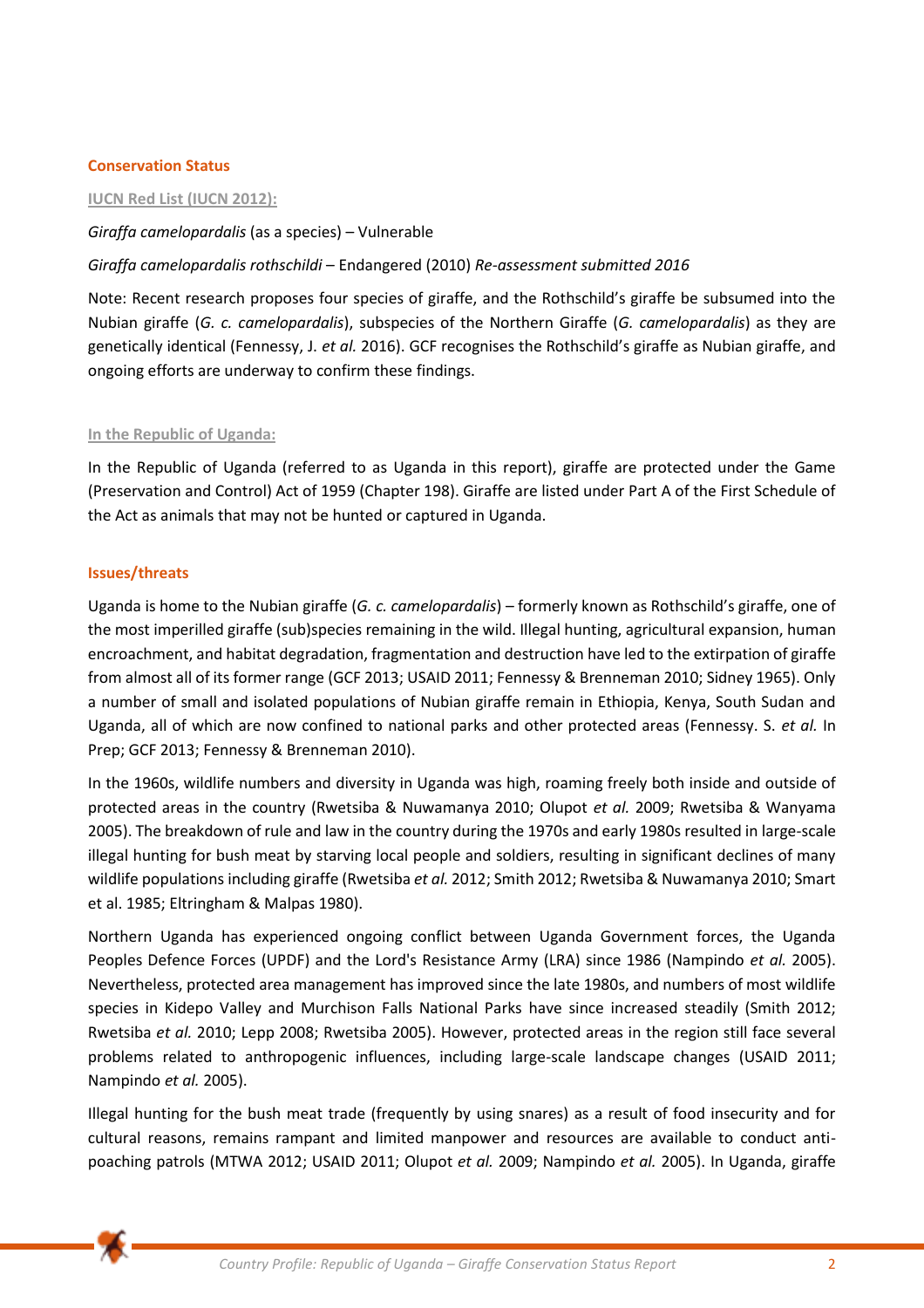have been predominantly hunted for medicinal purposes, their meat, coats and their tail hair (Brenneman *et al.* 2009).

National parks in Uganda are increasingly being encroached upon by neighbouring communities and their agricultural developments (MTWA 2012; USAID 2011). Widespread, frequent, and severe human-wildlife conflicts occurs around both Kidepo Valley and Murchison Falls National Parks as a result of wildlife movements from inside these protected areas into the surrounding agricultural and pastoral lands (USAID 2011). Crop raiding cases are regularly reported by communities neighbouring these parks, although not giraffe, and along with other forms of human-wildlife conflict are two of the key drivers of illegal hunting (MTWA 2012; Olupot *et al.* 2009). An increasing number of incidences of human-wildlife conflict can be expected as a direct result of the high human population growth rate around protected areas (USAID 2011).

Recent oil and gas exploration have shown substantial commercial quantities within Murchison Falls National Park and the adjoining areas (USAID 2011). Oil sector development has already resulted in destruction of wildlife habitat and the two preliminary studies undertaken to assess the impacts of oil exploration activities on large mammals in Murchison Falls National Park found giraffe to be one of the mammal species most negatively affected (Ayebare 2011; Prinsloo *et al.* 2011; USAID 2011). The results of these studies suggested indirect habitat loss at different temporal and spatial scales as giraffe showed increased habitat avoidance around the exploration activities (Ayebare 2011).

## **Estimate population abundance and trends**

#### **Historic**

The historic distribution of Nubian giraffe ranged from the Rift Valley of central-west Kenya across Uganda to the Nile River and northwards into South Sudan and Ethiopia (Fennessy, S. *et al.* In Prep; Wube *et al.* In Prep; Dagg & Foster 1976).

In the early 1960s, Dagg (1962) estimated giraffe in Uganda at 1,130 individuals. In contrast, Rwetsiba (2005) reported that Rothschild's giraffe in Uganda numbered approximately 2,500 in the 1960s. However, by the early 1980s, the population had decreased to an estimated 350 individuals (Rwetsiba 2005).

It is important to note that although Dagg (1962) referred to *G. c. cotonni* and *G. c. rothschildi*, *G. c. cotonni* was subsumed into *G. c. rothschildi* (Dagg 1971).

By the mid to late 1990s East (1999) estimated the total number of giraffe in Uganda at 145 individuals, most of which occurred in Murchison Falls National Park. In contrast to this, Rwetsiba (2005) estimated Uganda's giraffe population to number 250 individuals at the same time.

In 1968, an aerial survey of the Pian-Upe Wildlife Reserve in the Karamoja Region, estimated 899 giraffe in the reserve (Zwick *et al.* 1998; Lamprey & Michelmore 1996). The population subsequently decreased to an estimated 109 giraffe in 1983 (Eltringham & Malpas 1993). In 1995, an aerial survey estimated the population at only 10 individuals (Lamprey & Michelmore 1996), and subsequent ground surveys in 1996 recorded a single indirect sighting of the remains of a giraffe that had been dead for several years. No giraffe were recorded during an aerial survey of the reserve in the same year (Lamprey & Michelmore 1996). Anecdotal reports suggested that the giraffe recorded by Lamprey & Michelmore (1996) in 1995 were hunted to local extinction (Zwick *et al.* 1998).

In 1967, 157 giraffe were estimated to occur in the Matheniko Wildlife Reserve (Nampindo *et al*. 2005). By 1983, giraffe had disappeared from the area (Nampindo *et al*. 2005).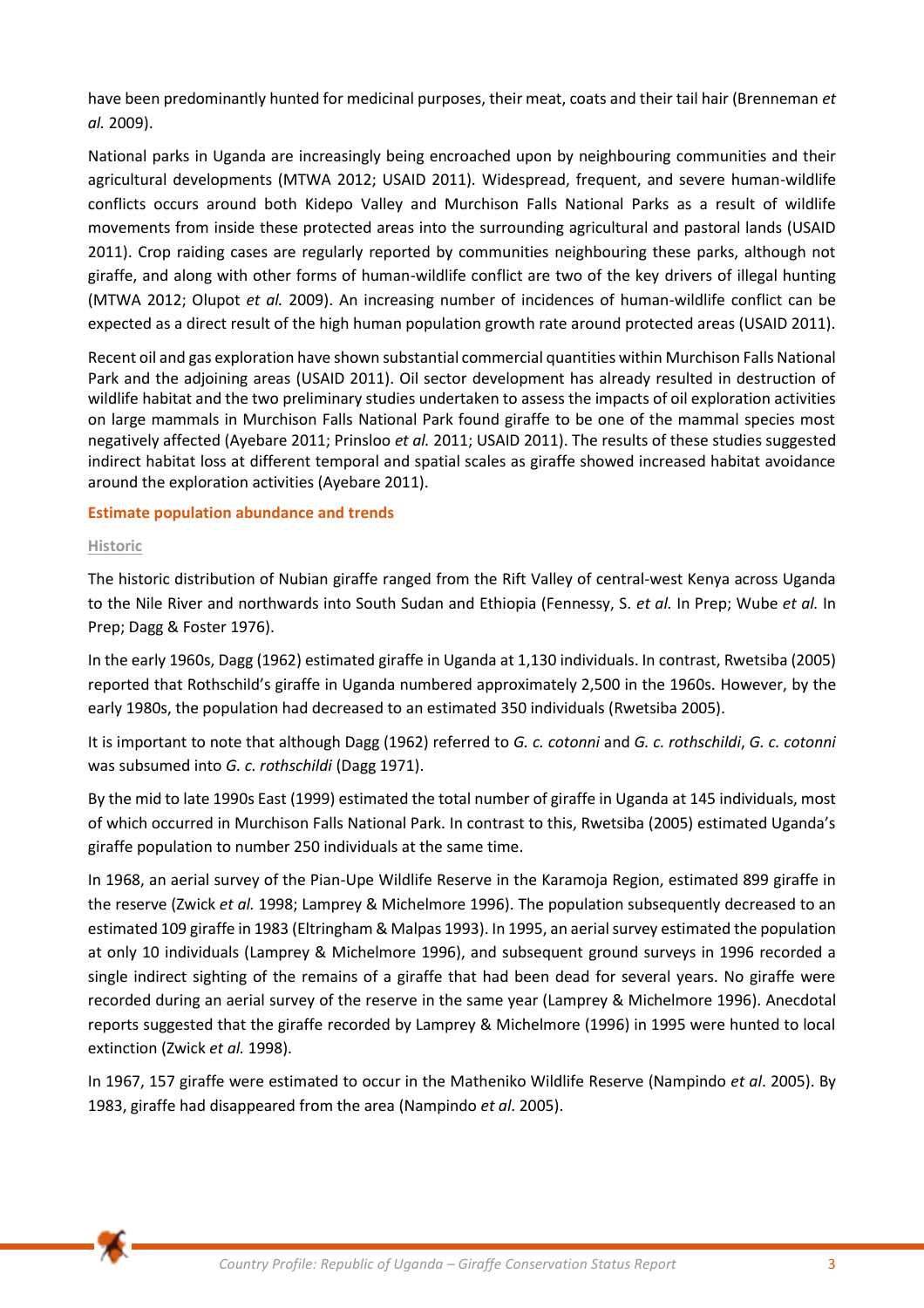In 1968, 207 giraffe were estimated to occur in the Bokoro Corridor Wildlife Reserve (Nampindo *et al*. 2005). The population decreased to an estimated 96 individuals in 1983 and only five individuals by 1996 (Lamprey & Michelmore 1996). This was the last time giraffe were reported in the Reserve.

Kidepo Valley National Park, located in the Karamoja Region in the extreme north-eastern part of Uganda, formerly supported the country's largest protected giraffe population (East 1999). In the late 1960s to early 1970s there were an estimated 400 giraffe in the park (NEMA 2009; Rwetsiba 2006; Nampindo *et al*. 2005). The population decreased to an estimated 160 giraffe in 1982 (NEMA 2009; Rwetsiba 2006; Rwetsiba & Wanyama 2005) and by 1995, a mere five individuals remained (East 1999). Three giraffe (one male and two females) were successfully translocated from Kenya's Lake Nakuru National Park to Kidepo Valley National Park in 1997 in an attempt to promote the recovery of the park's giraffe population (Rwetsiba & Wanyama 2005; East 1999; Lamprey & Michelmore 1996).

In the early 1970s the giraffe population in the Murchison Falls Conservation Area, consisting of Murchison Falls National Park and the adjacent wildlife reserves of Bugungu and Karuma in the north-western part of Uganda, was estimated at 150 to 200 individuals (Rwetsiba *et al.* 2012; NEMA 2009; Rwetsiba 2006). Several aerial sample counts of wildlife in the Conservation Area were conducted in the 1990s. The population decreased to an estimated 78 giraffe in 1991 (Olivier 1991). Sommerlatte & Williamson (1995) estimated the population at 100 individuals, while Lamprey & Michelmore (1996) estimated 153 individuals.

## **Recent**

In 2002, nine giraffe were estimated to remain in the Kidepo Valley Conservation Area (Rwetsiba & Wanyama 2005). In 2005, the first aerial total count of wildlife in the Conservation Area counted 14 giraffe, all of which occurred in the southern parts of the newly named Kidepo Valley National Park *(*Rwetsiba & Wanyama 2005)*.* 

By the new millennium, Lamprey (2000) estimated Murchison Falls National Park's giraffe population at 347 giraffe. In 2002, a total aerial count estimated the population at 229 individuals (Rwetsiba *et al.* 2002). In 2005, sample aerial counts of the Murchison Falls Conservation Area estimated the population at 245 giraffe, all of which were observed in Murchison Falls National Park, north of the Nile River (Rwetsiba & Wanyama 2005). In 2010, aerial sample counts of the Conservation Area estimated the giraffe population at 904 individuals (Rwetsiba & Nuwamanya 2010), however, these results are inaccurate as the analysis and extrapolation were for the whole park rather than the north only where the giraffe inhabit.

According to Rwetsiba (2005) and USAID (2011), Uganda's Rothschild's giraffe population was estimated at a total of 240 individuals in 2003. The population increased to an estimated 259 giraffe by 2006 (Rwetsiba 2006).

#### **Current**

Kidepo Valley National Park's giraffe population have increased. Vehicle-based photographic surveys conducted in 2015 and 2016 by GCF and partners report an estimated 30 unique individuals throughout the Park (Bryant *et al.* 2015; Fennessy *et al.* 2016).

In 2012, aerial sample counts of wildlife in the Murchison Falls Conservation Area estimated the giraffe population at 757 individuals, all of which reside north of the Nile River in the Murchison Falls National Park (Rwetsiba *et al.* 2012). Rwetsiba *et al.* (2012) further reported that the giraffe in Murchison Falls National Park seem to be increasing steadily. Recent vehicle-based photographic capture-recapture surveys were conducted at four-month intervals between July 2014 and December 2015 as the first step in a long term monitoring and research programme of the Murchison Falls populations. Preliminary results from these surveys corroborate the increasing population trends and suggest that the current Nubian giraffe population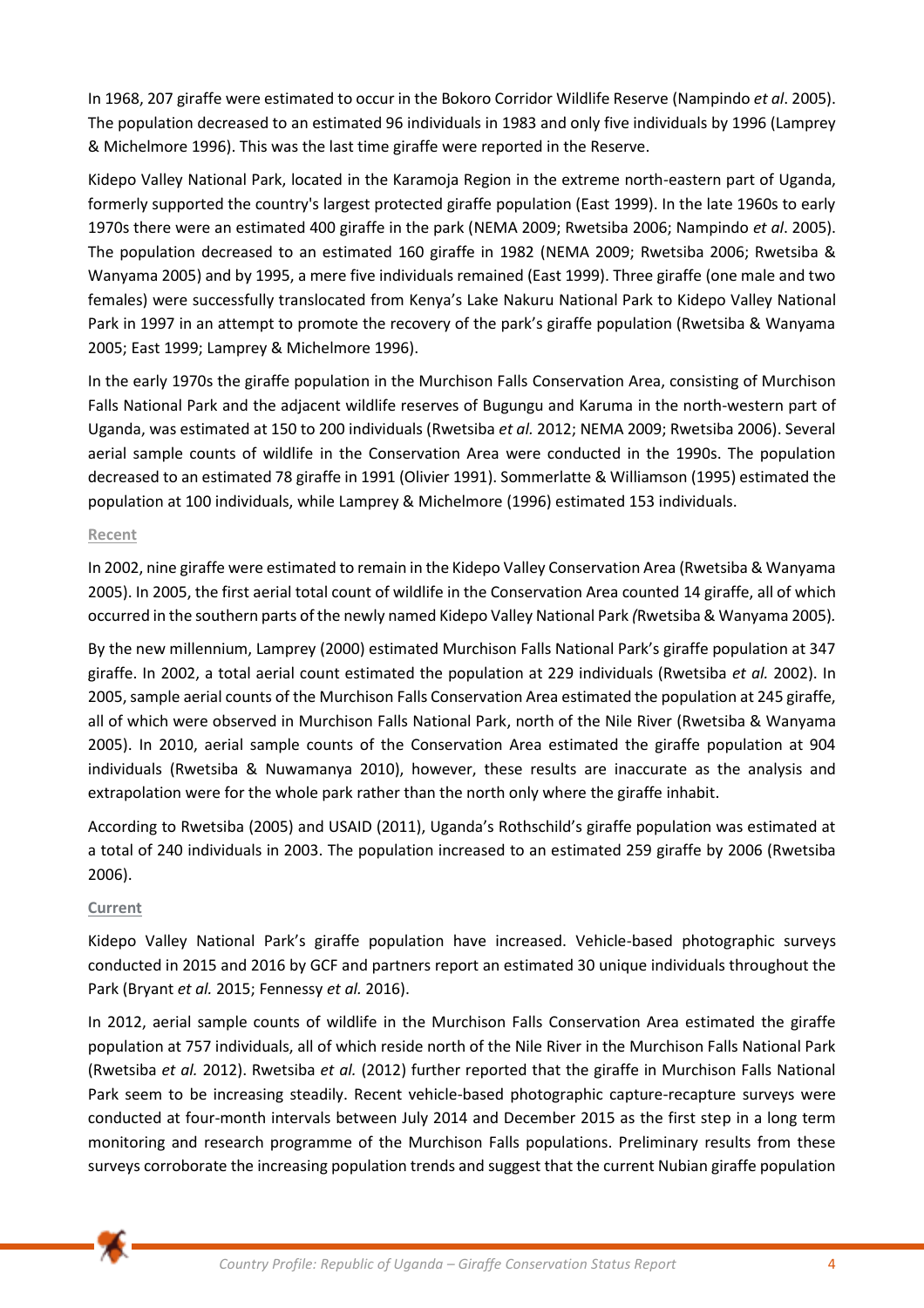may exceed 1,200 adults and subadults (Brown 2015). However, in 2016 estimates from a continuation of this monitoring programme by M. Brown (pers. comm.) suggest that the giraffe population in Murchison Falls National Park currently exceeds 1,500 individuals.

Additionally, the Uganda Wildlife Authority (UWA) has recently undertaken two successful giraffe translocation operations within Uganda to create separate giraffe populations and increase their range. In July 2015, UWA translocated fifteen individual giraffe from Murchison Falls National Park to Lake Mburo National Park in southwest Uganda and in January 2016, supported by GCF through their World Giraffe Day fundraiser 'Operation Twiga', 18 individual giraffe were translocated across the Nile to the southern side of Murchison Falls National Park, of which 15 are assumed to have survived the first year.

In summary, current Nubian giraffe numbers for Uganda are estimated at approximately 1,545 individuals, of which approximately 1,500 occur in Murchison Falls National Park (15 of these on the southern bank of the River Nile), approximately 30 in Kidepo Valley National Park and 15 in Lake Mburo National Park.

# **Future Conservation Management**

The following are proposed conservation management options for giraffe in Uganda:

- Development of National Giraffe Strategy for Uganda;
- Identification of priority conservation efforts for giraffe conservation, specifically for the viable remaining population in Murchison Falls National Park and Kidepo Valley National Park, and the newly translocated populations in southern Murchison Falls National Park and Lake Mburo National Park;
- Continuation of robust and systematic population monitoring programme in all populations;
- Development of scientifically rigorous assessments of giraffe habitat use in Uganda; and
- Support to dedicated giraffe conservation, translocation, habitat protection, education and awareness initiatives (government, NGO and academic).

#### **Acknowledgements**

This study was initially and subsequently financially supported by the Auckland Zoo, Blank Park Zoo, Cleveland Metroparks Zoo, Cheyenne Mountain Zoo, Giraffe Conservation Foundation, Leiden Conservation Foundation, Mohamed bin Zayed Species Conservation Fund, NABU, Total Uganda and other supporters.

#### **References**

Ayebare, S. 2011. *Influence of industrial activities on the spatial distribution of wildlife in Murchison Falls National Park, Uganda.* Dissertations and Master's Theses from the University of Rhode Island. Paper AAI1491614.

Brenneman, R.A., Bagine, R.K., Brown, D.M., Ndetei, R. & Louis Jr, E.E. 2009. Implications of closed ecosystem conservation management: the decline of Rothschild's giraffe (*Giraffa camelopardalis rothschildi*) in Lake Nakuru National Park, Kenya. *African Journal of Ecology* **47**: 711-719.

Brown, M.B. 2015. *Examining the population ecology of Rothschild's giraffe in Murchison Falls National Park, Uganda.* Presented at Giraffe Indaba III, August 2015. Hoedspruit, South Africa

Bryant, A., Fennessy, J. & Brown, M. 2015. Kidepo Valley National Park Giraffe Conservation Survey Report – 2015. *Giraffid*, IUCN SSC Giraffe & Okapi Specialist Group newsletter.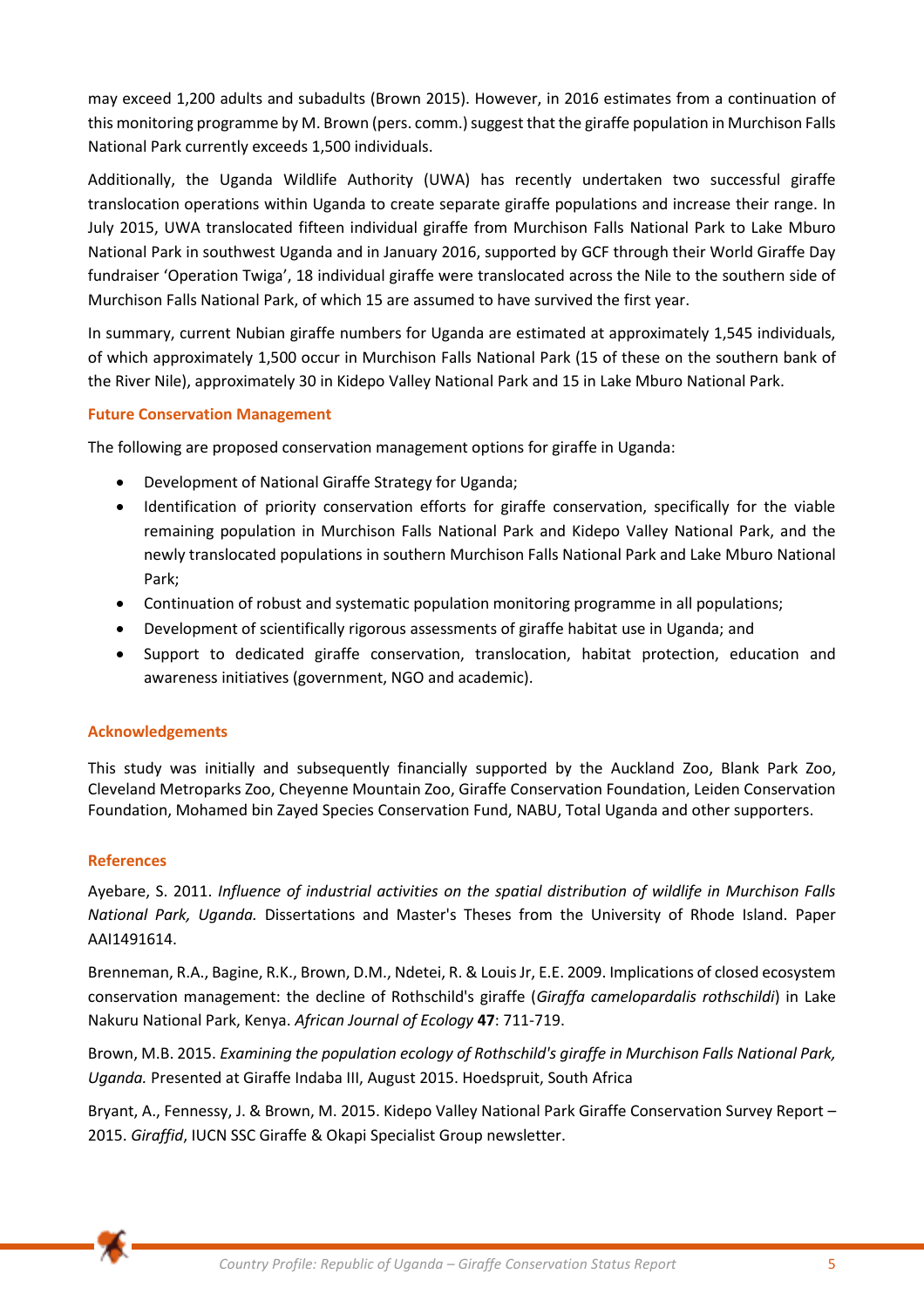Dagg, A.I. 1962. *The distribution of the giraffe in Africa*. School of Graduate Studies, University of Waterloo, Waterloo, Ontario, Canada.

Dagg, A.I. 1971. *Giraffa camelopardalis*. *Mamallian species* **5**: 1-8.

Dagg, A.I. & Foster, J.B. 1976. *The Giraffe: Its Biology, Behavior and Ecology.* Robert E. Krieger Publishing Company, Inc., Malabar, FL.

East, R. 1999. *African Antelope Database 1998.* IUCN/SSC Antelope Specialist Group. IUCN, Gland, Switserland and Cambridge, UK.

Eltringham, S.K. & Malpas, R.C. 1985. Decline in numbers of elephants in Rwenzori and Kabelega Falls National Parks, Uganda. *African Journal of Ecology* **18**: 73-86.

Eltringham, S.K. & Malpas, R.C. 1993. The conservation status of Uganda's Game and Forest Reserves in 1982 and 1983. *African Journal of Ecology* **31**: 91-105.

Fennessy, J. & Brenneman, R. 2010. *Giraffa camelopardalis ssp. rothschildi*. In: IUCN 2013. IUCN Red List of Threatened Species. Version 2013.1. (Downloaded on 08 July 2013).

Fennessy, J., Bidon, T., Reuss, F., Kumar, V., Elkan, P., Nilsson, M.A., Vamberger, M. Fritz, U. & Janke, A. 2016. From one to four species: multi-locus analyses reveals hidden genetic diversity in giraffe. *Current Biology*, **10**.1016/j.cub.2016.07.036

Fennessy, J., Murphy, Molyneaux, P. & Brown, M. 2015. *Kidepo Valley National Park Giraffe Conservation Survey Report – 2016*. Donor Report. Giraffe Conservation Foundation, Windhoek, Namibia.

Fennessy, S., Fennessy, J., Muller, Z., Brown, M. & Marais, A. In prep. *Rothschild's giraffe (Giraffa camelopardalis rothschildi) conservation status report.* IUCN/SSC Giraffe and Okapi Specialist Group.

GCF 2013. Rothschild's giraffe joins list of species threatened by extinction. Giraffe Conservation Foundation. *Giraffa* **4(1)**: 2.

Hellmann, R.A. 1989. *Wildlife conservation in Uganda in relation to economic development.* State University College publication, Brockport, New York.

Lamprey, R.H. & Michelmore F. 1996. *Surveys of Protected Areas, Phase I and Phase II.* Ministry of Tourism, Wildlife and Antiquities, Kampala, Uganda.

Lamprey, R.H. 2000. *Aerial Counts of Wildlife in Queen Elizabeth National Park and Murchison Falls National Park, 1999-2000.* Uganda Wildlife Authority, Kampala.

Lepp, A. 2008. Attitudes towards initial tourism development in a community with no prior tourism experience: The case of Bigodi, Uganda. *Journal of Sustainable Tourism* **16(1)**: 5-22.

MTWA. 2012. *Annual Performance Report FY 2011/12.* Ministry of Tourism, Wildlife and Antiquities. Kampala, Uganda.

Muller, Z., Bercovitch, F., Brand, R., Brown, D., Brown, M., Bolger, D., Carter, K., Deacon, F., Doherty, J.B., Fennessy, J., Fennessy, S., Hussein, A.A., Lee, D., Marais, A., Strauss, M., Tutchings, A. & Wube, T. 2016. *Giraffa camelopardalis*. The IUCN Red List of Threatened Species 2016: e.T9194A51140239.<http://dx.doi.org/10.2305/IUCN.UK.2016-3.RLTS.T9194A51140239.en>(Downloaded on 09 January 2017)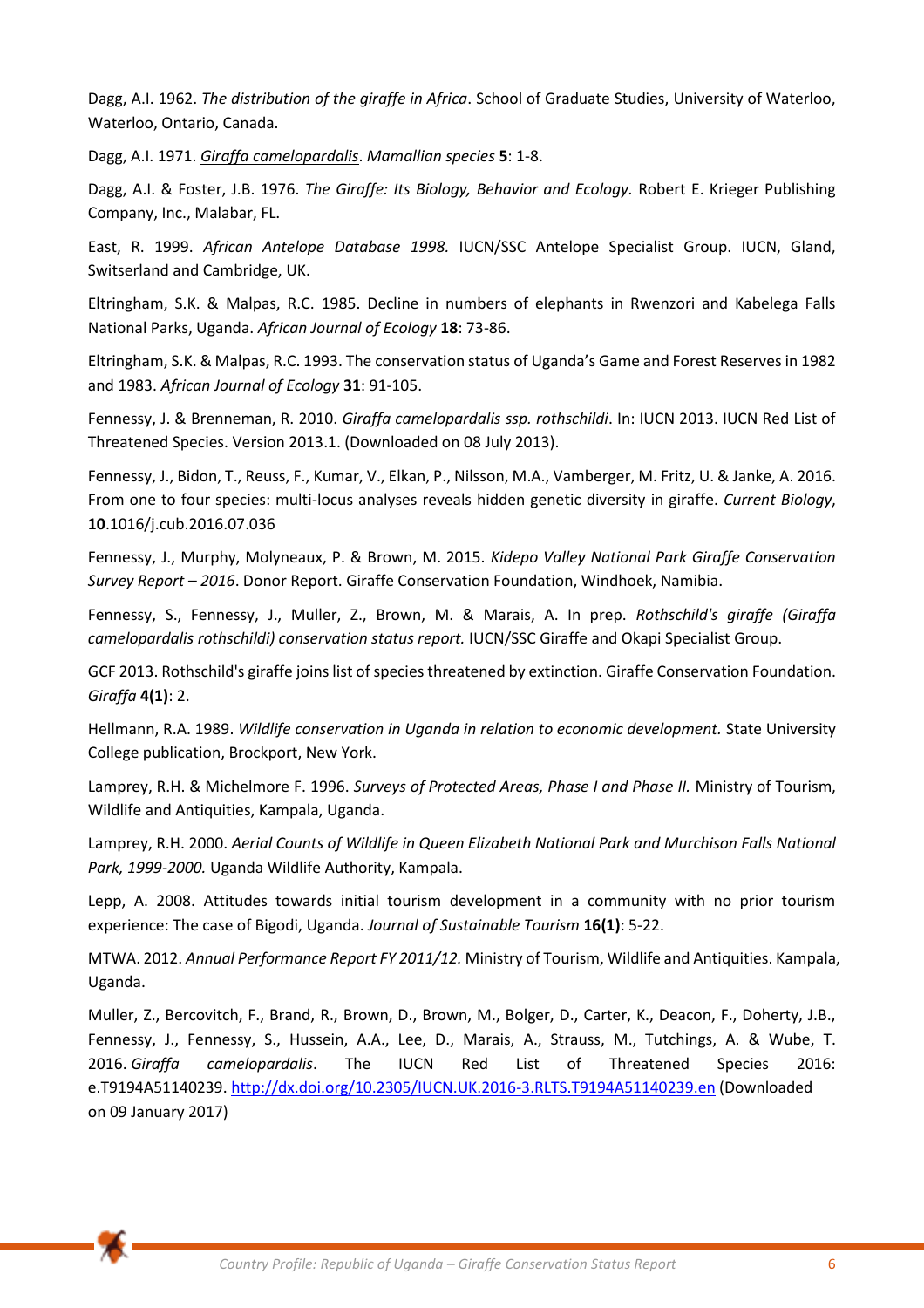Nampindo, S. Phillips, G.P. & Plumptre, A. 2005. *The impact of conflict in northern Uganda on the environment and natural resource management.* Wildlife Conservation Society & United States Agency for International Development (USAID).

NEMA. 2009. *Uganda: Atlas of our changing environment.* National Environment Management Authority, Uganda.

Olivier, R.C.D. 1991. *Aerial total counts of elephants in Uganda National Parks, March-April 1991.*  Unpublished Report to Uganda Wildlife Authority, Kampala, Uganda.

Olupot, W., McNeilage, J. & Plumptre, A.J. 2009. *An analysis of socioeconomics of bushmeat hunting at major hunting sites in Uganda.* Wildlife Conservation Society Working Paper No. 38.

Prinsloo, S., Mulondo, P., Mugiru, G. & Plumptre, A.J. 2011. *Measuring responses of wildlife to oil operations in Murchison Falls National Park.* Wildlife Conservation Society and Uganda Wildlife Authority, Kampala, Uganda.

Rwetsiba, A., Lamprey, R.H., Aleper, D. & Tumwesigye, C. 2002. *Aerial total counts in Queen Elizabeth and Murchison Falls National Parks.* Monitoring and Research Unit, Uganda Wildlife Authority, Kampala, Uganda.

Rwetsiba, A. 2005. Wildlife population trends in Uganda, 1960 – 2005. Monitoring and Research Unit, Uganda Wildlife Authority, Kampala, Uganda.

Rwetsiba, A. & Wanyama, F. 2005. *Aerial surveys of medium – large mammals in Kidepo Valley and Murchison Falls Conservation Areas.* Monitoring and Research Unit, Uganda Wildlife Authority, Kampala, Uganda.

Rwetsiba, A. 2006. *Aerial sample counts of medium – large mammals in Lake Mburo Conservation Area, Uganda.* Monitoring and Research Unit, Uganda Wildlife Authority, Kampala, Uganda.

Rwetsiba, A. & Nuwamanya, E. 2010. Aerial surveys of Murchison Falls Protected Area, Uganda, March 2010. *Pachyderm* **47**: 118-123.

Rwetsiba, A., Wanyama, F., Kisame, F. & Owoyesigire, G. 2012. *Aerial survey of medium – large mammals in Murchison Falls Conservation Area.* Draft Report. Ecological Monitoring and Research Unit, Uganda Wildlife Authority, Kampala, Uganda.

Sidney, J. 1965. The past and present distribution of some African ungulates. *Transactions of the Zoological Society of London* **30**.

Smart, N.OE., Hatton, J.C. & Spencer, D.H.N. 1985. The effect of long-term exclusion of large herbivores on vegetation in Murchison Falls National Park, Uganda. *Biological Conservation* **33:** 229–245.

Sommerlatte, M. & Williamson, D. 1995. *Aerial Survey of the Murchison Falls National Park, the Karuma Game Reserve and the Bugungu Game Reserve, April 1995*. Report to Murchison Falls National Park Rehabilitation Project, GTZ, Kampala, Uganda.

Smith, H. 2012. *The overlap between conservation and development organisations in the Albertine Rift, Western Uganda.* The Poverty and Conservation Learning Group Discussion Paper No. 07.

USAID 2011. *Uganda environmental threats and opportunities assessment.* Prepared by International Resources Group for the United States Agency for International Development (USAID). Washington DC, USA.

Wube, T., Doherty, J.B., Fennessy, J. & Marais, A. In prep. *Nubian giraffe (Giraffa camelopardalis camelopardalis) conservation status report.* IUCN/SSC Giraffe and Okapi Specialist Group.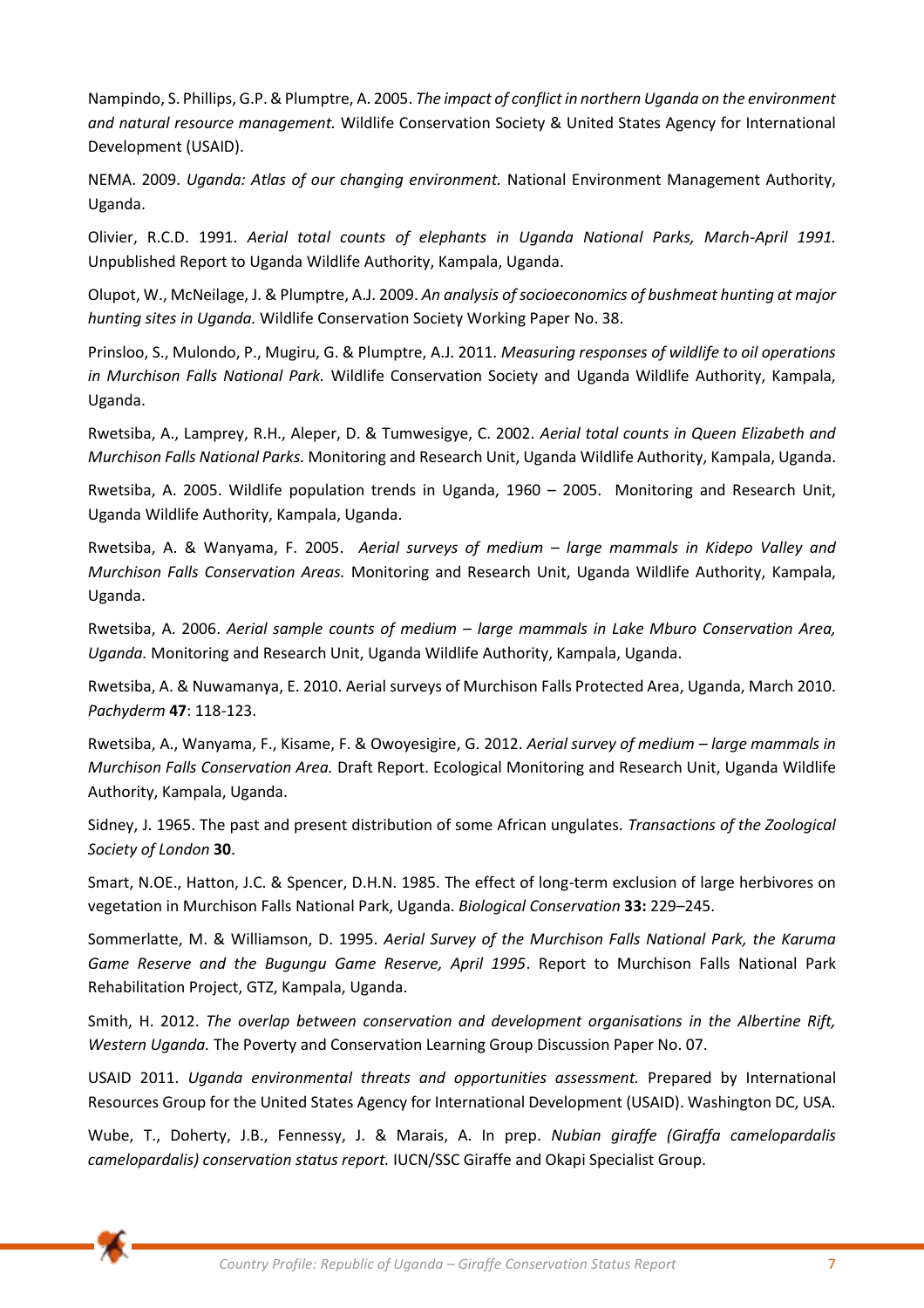Zwick, K.L., Sivell, D. Bamlett, R. Devon, I, Lloyd, J. MacGregor, H. & Stewart, L. 1998. *Pian-Upe Wildlife Reserve: Biological and socio-economic survey.* Frontier-Uganda Wildlife Protected Areas Project Baseline Surveys Programme Report No. 12. The Society for Environmental Exploration, London & Uganda Wildlife Authority, Kampala, Uganda.

# **Citation**

Marais, A.J., Fennessy, S., Brown M.B. & Fennessy, J. 2017. *Country Profile: A rapid assessment of the giraffe conservation status in the Republic of Uganda.* Giraffe Conservation Foundation, Windhoek, Namibia.